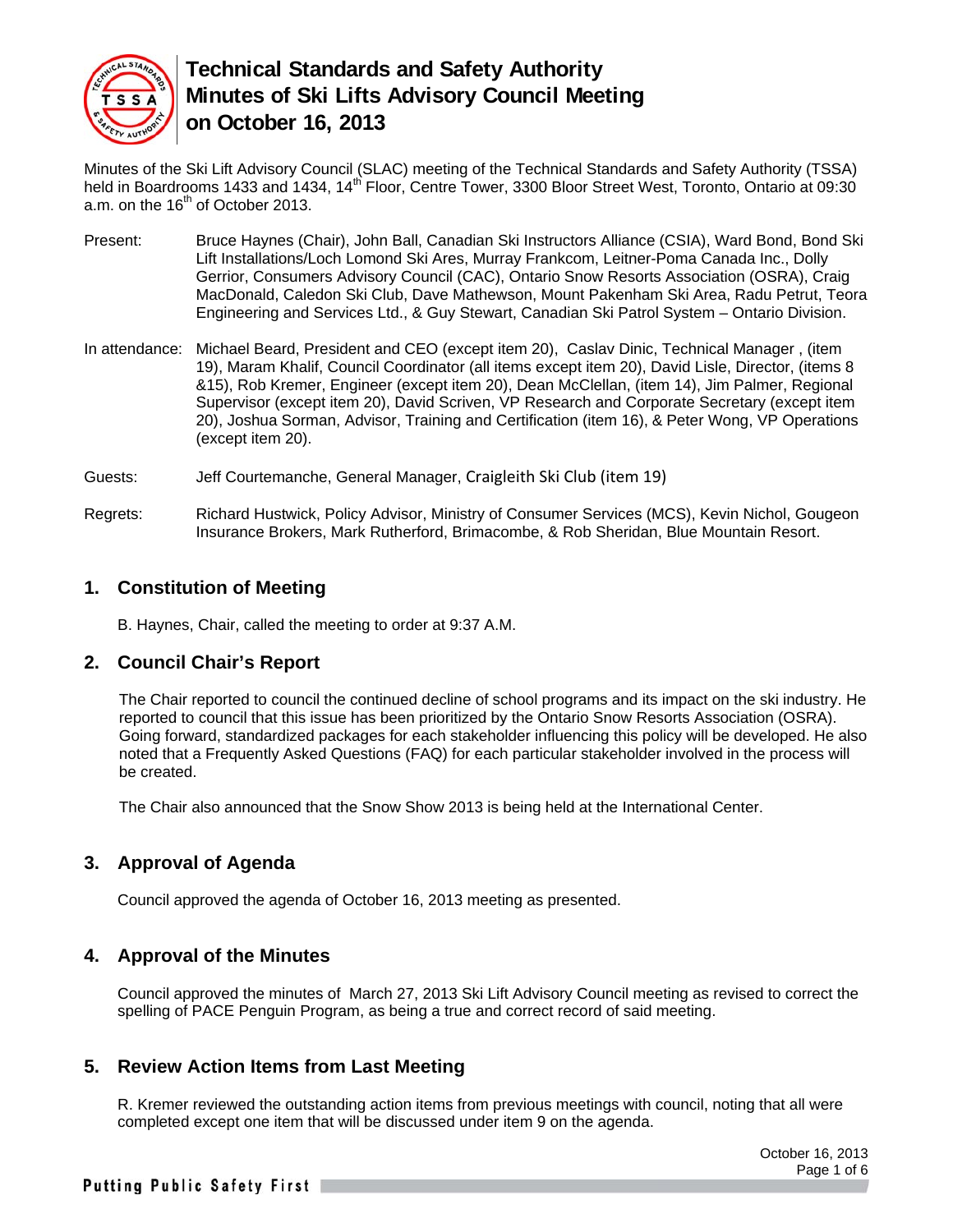

## **6. TSSA President & CEO's Report**

As part of the advanced materials for this meeting, council received a report from the President and CEO, regarding TSSA's key activities over the last quarter, which was treated as read.

M. Beard introduced P. Wong, Vice President of Operations.

He also provided an update regarding TSSA's Annual General Meeting noting that TSSA was moving forward with more than enforcement to improve the safety of Ontarians and is also focusing on advocating for safety in Ontario. He highlighted taking steps by utilizing modern technology and social media to achieve some of these goals.

M. Beard also noted there has been a newly appointed TSSA's Board of Directors Chair, Judith Wolfson, Vice Chair, Norm Inkster and the appointment of five new directors for the Board.

## **7. Council Evaluation and Engagement Survey Result**

As part of the advanced materials for this meeting, council received council evaluation and engagement survey result report, which was treated as read.

D. Scriven highlighted that overall the result has been positive. All qualified members participated. Council noted that most of their concerns from the 2011 survey results: customer services, consistency in inspection and changing the meeting format to engage the industry members directly were addressed.

Moving forward, council expressed that the consistency in inspection can be further improved further along with the engineering submission process.

Council further discussed other areas of interest for their industry such as streamlining processes for inspection and engineering submissions, as well as the code adoption process and continuing public education.

#### **8. Customer Value Survey Result**

With the aid of a PowerPoint presentation, D. Lisle provided the overall survey results for TSSA's customer survey result 2013 highlighting areas of improvement for the ski lifts' concerns around inspection and engineering process consistencies. TSSA's focus on process mapping to identify gaps was noted.

## **9. Engineers/Submissions Process and Task Group Update**

B. Haynes provided information around the historical issues relating to this item. He noted that one of the major obstacles in the engineering submission process was due to the nature of this industry being seasonal and not having sufficient turnaround time and assessment.

M. Frankcom noted that some of the challenges faced with the submission design delays were not having a clear process mapping and therefore, recommended sharing the process mapping for engineering design submission with the Ski Lifts Safety Program and identifying gaps in order to make recommendations to improve the process.

R. Kremer highlighted the submission process and the priority of service built into the process and noted that utilizing the Z98 code in addition to the amendments outlined in the CAD, are essential, and if not followed or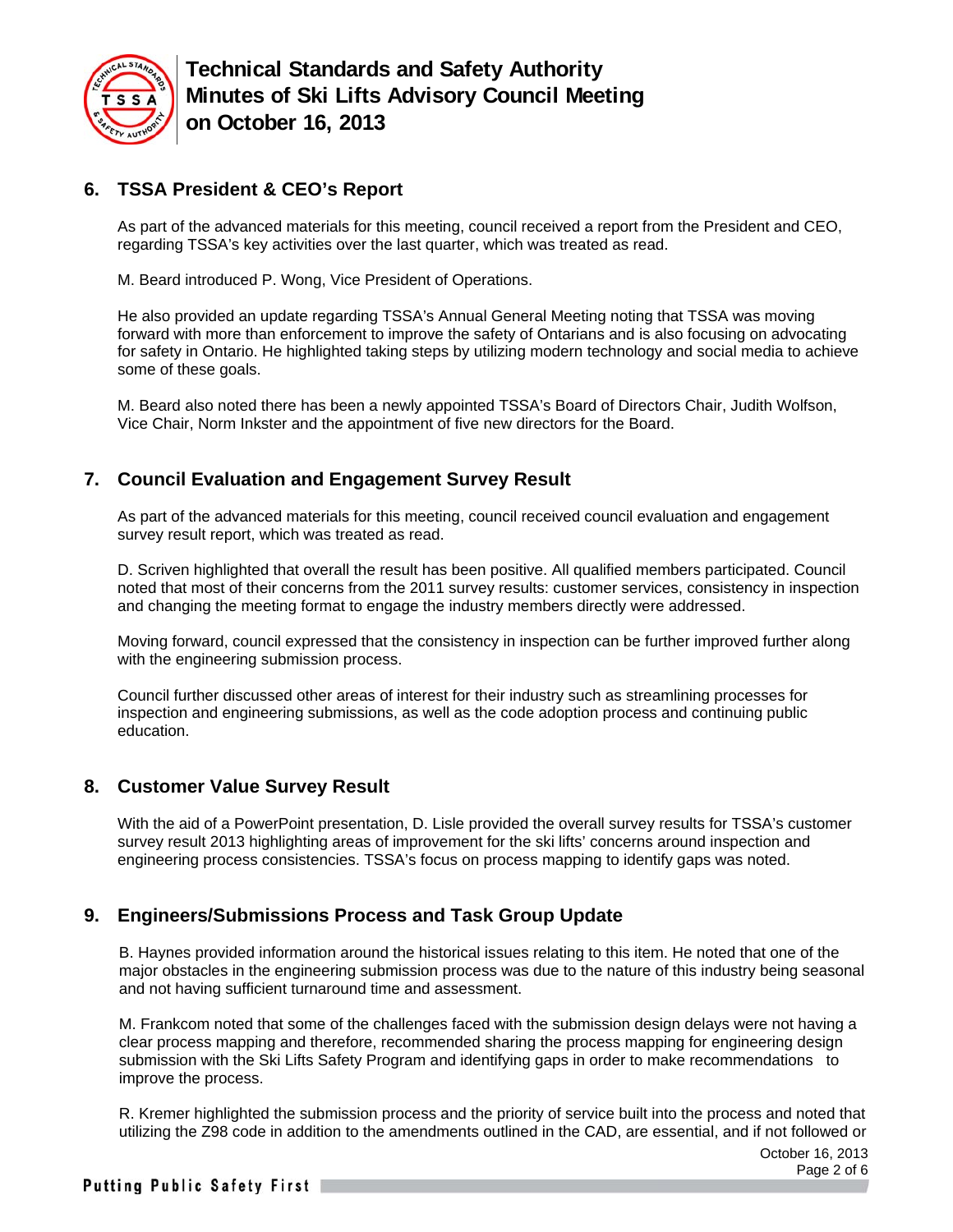

if the American code B77 is not followed in alignment to Z98 requirement this would impact both the initial review and follow up turnaround times. He reiterated that not using the right methodology when submitting a design compromises the process.

Discussion ensued around ways to simplify the process for engineering design submission. It was noted that TSSA was currently developing a comprehensive process mapping for engineering design submissions and that TSSA was also looking into backlog issues pertaining to submission follow-ups. Council recommended reviewing the mapping process at the next meeting.

Other issues were highlighted such as resource issues impacting the engineering process and the program backlog. It was noted that TSSA was currently filling the Electrical Engineering position needed for this program.

For the engineering task group update, R. Kremer noted that the group met since the last meeting to review next steps, and concluded gains could be made through face to face meetings and possible implementation of some of the methodologies used in B77. Despite upfront efforts and face to face meetings for this year's reviews, there were still delays, thereby, stressing the need to better identify the issues via process mapping and other means to improve communications and turnaround times.

ACTION: Council recommended having an agenda item for the next meeting to review the engineering design submission process mapping developed by TSSA.

## **10. Priority Safety Issue: Aging Devices**

There was no update on this issue due to R. Sheridan's absence.

## **11. Ministry of Consumers Services (MCS)**

There was no update from the MCS at this time due to Richard Hustwick's absence.

## **12. Annual Safety Performance Report (ASPR) and Ski Lifts Safety Compliance**

With the aid of a PowerPoint presentation, P. Wong and R. Kremer provided an update regarding the ASPR and the ski lift safety compliance respectively.

Discussion ensued around the state of safety measures for ski lifts for fiscal year 2013. It was presented that there were 73 non-permanent injuries in overall incidents of 87 which also included near misses incidents. TSSA was currently reviewing order categorization in order to further provide details around safety performance of the program.

### **13. Priority Safety Issue: TSSA technicians/inspectors availability to enhance inspector's role in more safety promotion**

J. Palmer provided a background on this issue. He reported to council that he was still working on centralizing this initiative by developing a stand-alone safety promotion presentation that can be provided to all resorts for their internal training and orientations. He added that he was currently providing some courses at the local ski clubs. He noted that he was still working on how to engage and get support from the industry on this initiative.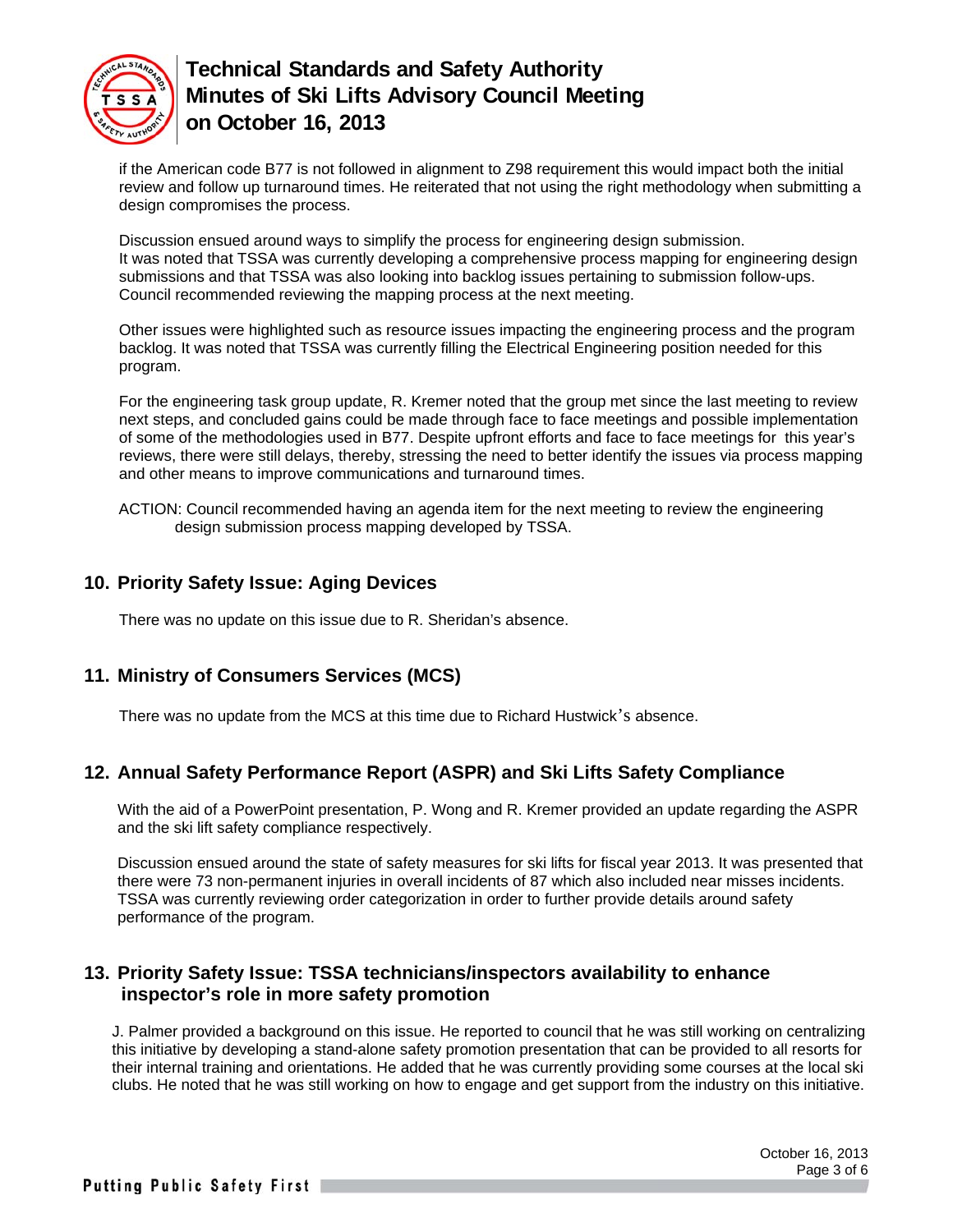

Some members of council noted that there were some training videos available from US available online. The concerns with code differences were raised. Benefits of providing e-learning to the industry were noted. The cost involved in developing these training videos or e-learning was thoroughly discussed. J. Ball shared a link http://www.skilifttrainingvideos.com/ which his company uses and recommended TSSA review and consider as a possible resolution to this issue.

Council recommended ways to enhance the value for this initiative by adding development for tradeshows/conference, mechanic training and lift evacuation training videos which are needed in the industry.

The Chair emphasized the importance of completing this initiative by the next meeting date. The final recommendation for this initiative will be provided at the next meeting as a standing item.

### **14. Enforcement/Inspections/Reporting – incident reporting and Spills Action Centre Update**

D. McLellan provided information around the historical background of this issue involving a disconnection between the incident reporting guidelines and the Spills Action Centre agents taking the calls.

He reported he and R. Hadaller met with the Spills Action Centre since the last meeting. He noted that the Spills Action Centre agreed with the importance of improving the process when training new employees at the centre.

TSSA did not have access to the Spills Action Centre central information system and this may have contributed to the delay of improving this process. He also noted that slight changes were made to the incident reporting guideline which will be posted on the website shortly and will be shared with the Spills Action Centre.

ACTION: D. McClellan will share the revised incident reporting guideline with B. Haynes to be distributed to the industry.

### **15. Priority Safety Issues: Ski lifts safety public education program end of season update – Broadening the reach of the lift look and lower safety education program**

D. Disle reported to council that the ski lifts safety public education program end of season update will be provided at the next meeting.

As to broadening the reach of the lift look and lower safety education program, he noted that this could follow the same steps as the other observational data the department had collected and fine tune it to align with this request. He reiterated that the onsite observational program has been successful for other user behavior issues, specifically for new skiers. He confirmed that the program will collect observational data at the top of the hill versus the bottom and will share its findings with council. He advised that the next steps were gathering information and recommending solutions by using the top of the hill data as a benchmark.

ACTION: Top and Bottom of the hill data will be shared at a subsequent meeting once completed.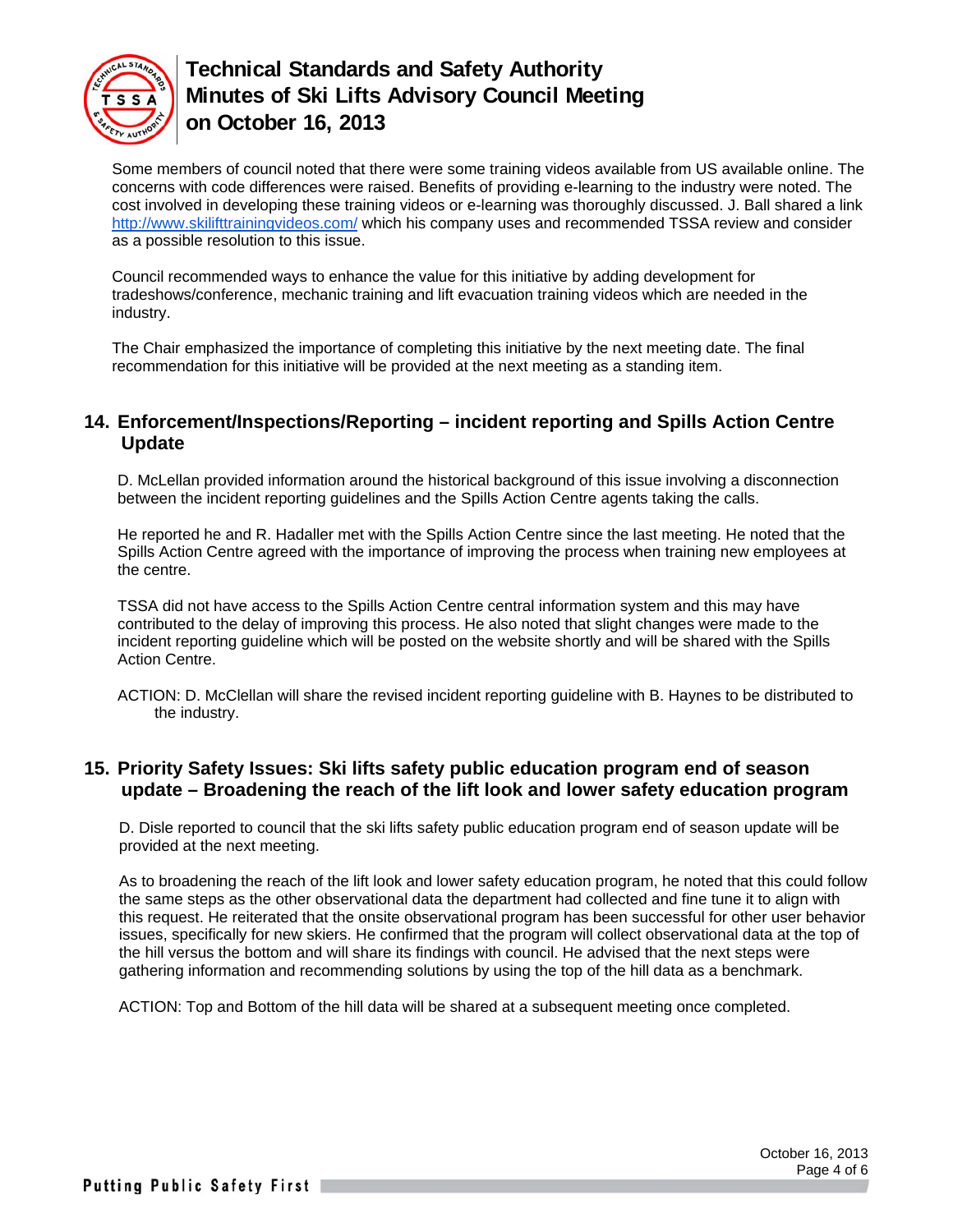

## **16. Training and Certification Advisory Board (TCAB)**

As part of the advanced materials for this meeting, council received a briefing note highlighting recent activities of the TCAB, which was treated as read.

J. Sorman informed council that the TCAB met on June 17, August 12, and September 18, 2013.

He informed council that the examination banks for the SLM-C certificate of qualification have been reviewed and revised; however, due to significant revisions, a final review has been recommended prior to implementing the new versions. He also highlighted the progress of finalizing ski lift frequently asked questions section on TSSA's website. He noted the final FAQ will be posted subject to any other input from the TCAB at their next meeting.

J. Sorman noted the next TCAB meeting was being scheduled in March 2014 and further update will be provided at the next meeting as a standing item.

## **17. Mechanics/Licensing/Training /Education**

No update was provided under this item.

### **18. Input Industry Trends and Issues**

As part of the advanced materials for this meeting, the council received a document for industry input/trends and matrix containing all the issues and trends that have been collected so far, which was treated as read.

There were no new issues or trends added to the list.

It was noted that the list assists TSSA to develop ways to track issues and trends affecting the industry. The list was also used as background information for developing strategic and business plans for TSSA.

A discussion ensued around TSSA's inspection criteria list. Council recommended making changes to the list to reflect technological changes on the ground. J. Palmer informed council a list of inspection criteria existed and he will circulate the list and solicit feedback for improvement.

ACTION: J. Palmer to share the current inspection criteria list with council who will provide feedback or comments by December 1, 2013.

## **19. Questions on Information and Other Businesses**

*Memberships*: B. Haynes informed council that M. Kimble resigned from council. B. Haynes will follow up on filling this vacancy by next meeting.

ACTION: B. Haynes will follow up on replacing M. Kimble.

*Other businesses:* Discussion ensued regarding TSSA forms on the website; some members noted that the forms were not defined properly. Council requested that the engineering design forms be updated on the website and the removal of old versions.

B. Haynes indicated that TSSA approached the Committee of Council Chairs in regards to assisting them with providing feedback on their digital strategy initiatives which is focused on an overall change to TSSA's